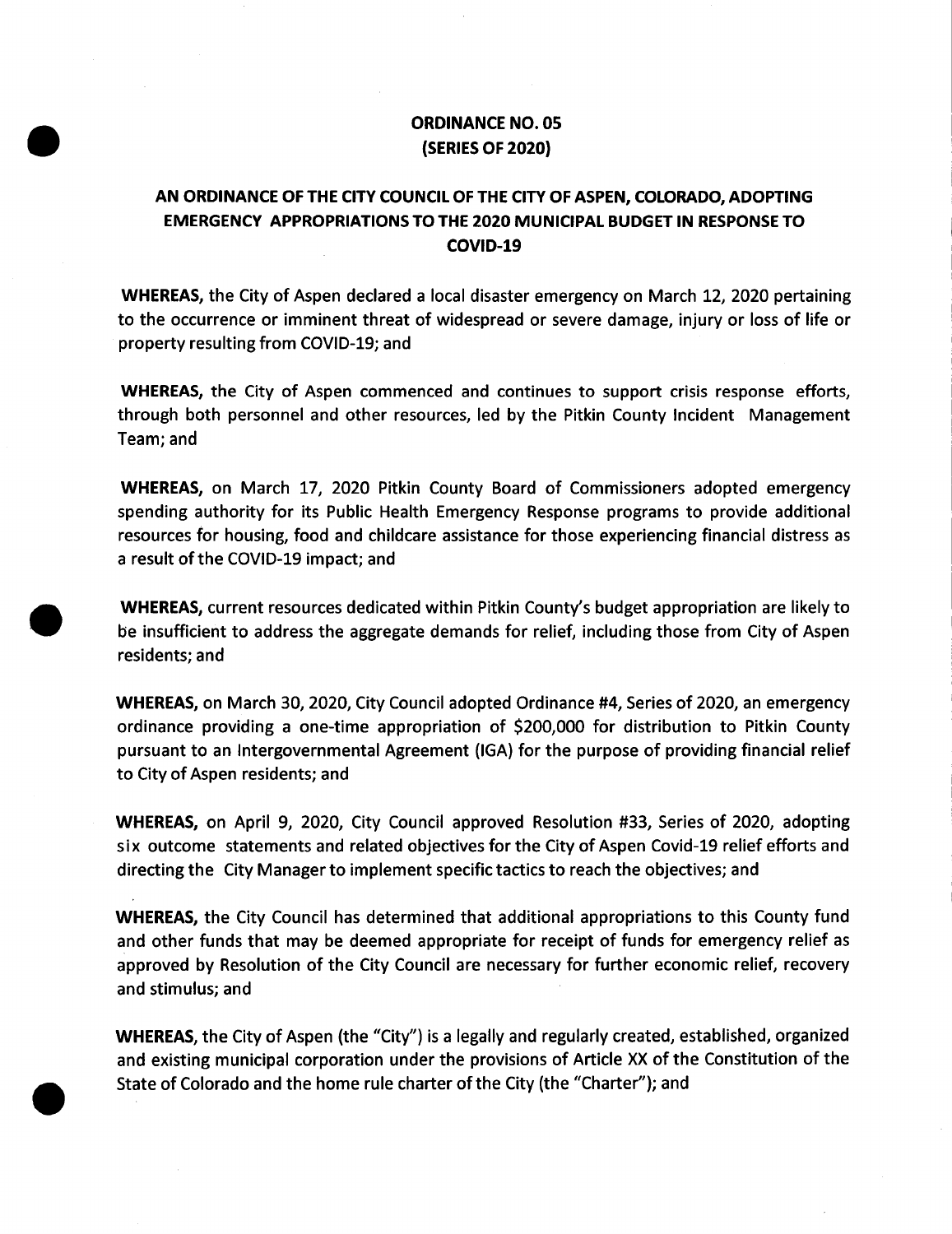WHEREAS, Section 9.12 of the Charter authorizes the City Council to enact emergency appropriations through an emergency ordinances adopted pursuant to Section 4.11 for the preservation of public property, health, peace, or safety upon the unanimous vote of City Council members present or upon a vote of four (4) Council members, whichever is less.

## NOW THEREFORE, BE IT ORDAINED BY THE CITY OF ASPEN CITY COUNCIL THAT:

Section 1. That the budget for the City of Aspen, Colorado for fiscal year 2020 be amended to include additional emergency appropriations as follows:

- 1. \$300,000 from the City of Aspen's General Fund released to Pitkin County pursuant to the intergovernmental agreement entered by these governments for the purpose of providing financial relief to City of Aspen residents in the areas of housing, utility, food and childcare assistance under the existing Pitkin County qualification's structure for relief.
- 2. \$3,000,000 from the City of Aspen's General Fund towards reaching the City of Aspen Covid-19 relief effort outcomes, including:
	- a) immediate economic relief disbursement through the Aspen Community Foundation and/or government partners; and,
	- b) distribution to Aspen area serving non-profits that provide legal aid and mental health services; and,
	- c) community at-large COVID-19 testing and personal protective equipment; and,
	- d) rent assistance/loan to stabilize businesses and non-profits, including providing for a small business loan/stabilization program; and,
	- e) additional communication and temporary city staffing needs to implement the adopted outcomes.
- 3. \$1,500,000 from the City of Aspen's Housing Development Fund towards reaching the City of Aspen Covid-19 relief effort outcomes, including:
	- a) rent and mortgage assistance for deed-restricted housing units as qualified through Pitkin County Human Services; and,
	- b) additional communication and temporary city staffing needs to implement the adopted outcomes.
- 4. \$ 1, 000,000 from the City of Aspen Kids First Fund towards reaching the City of Aspen Covid-19 relief effort outcomes, including:

a) additional childcare financial aid;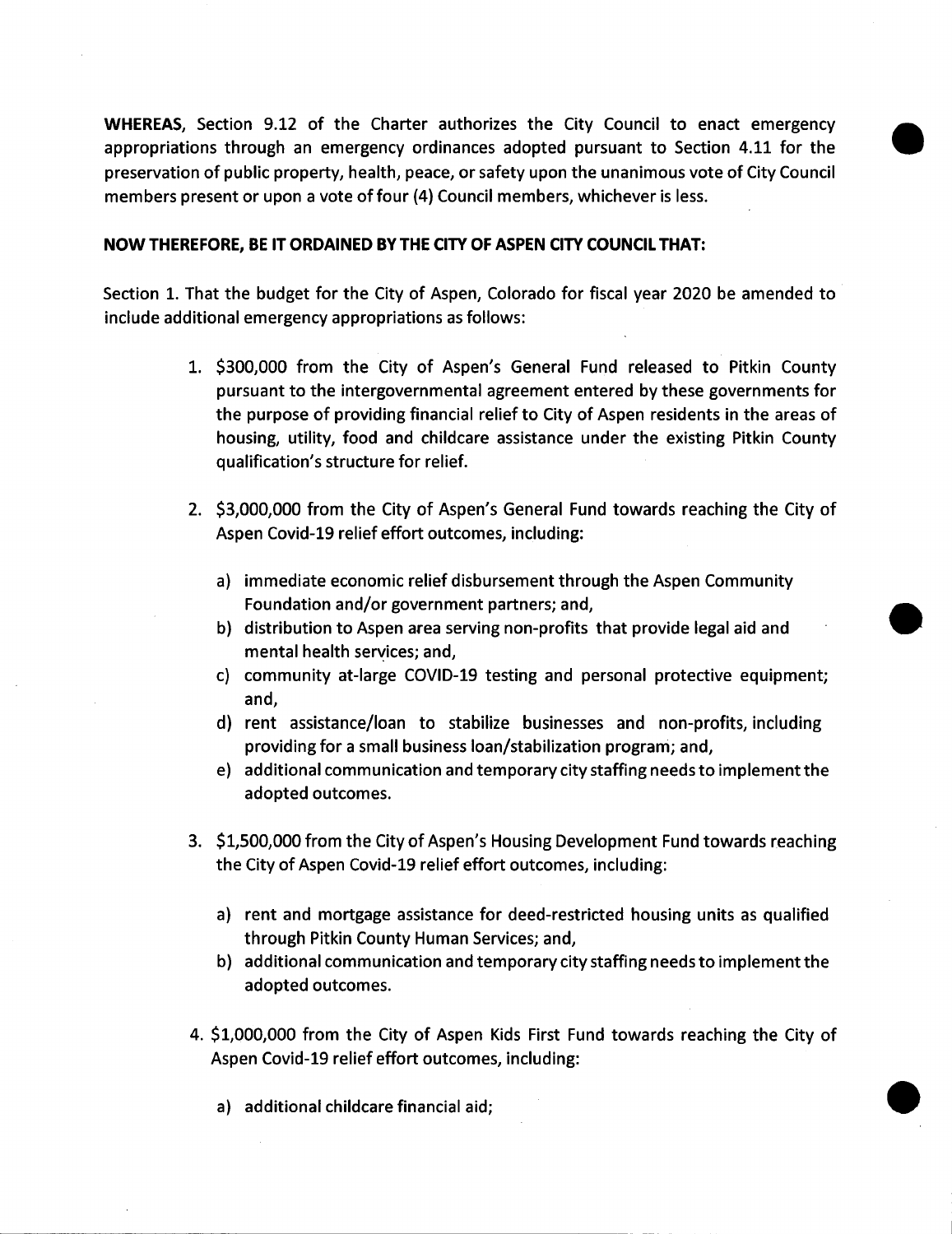- b) aiding in retaining qualified childcare providers and staff in the community; and,
- c) additional communication and temporary city staffing needs to implement the adopted outcomes.

The specific amount provided to any program or programs and the restrictions and conditions of any specific disbursement shall be determined by the City Manager, with consultation and approval of the Finance Director and City Attorney. Any funds not spent at the time the Declaration of Local Disaster Emergency is terminated shall be returned to the particular fund from which the appropriation was designated above.

Section 2. It is hereby declared that, in the opinion of the City Council, an emergency exists; and, there is <sup>a</sup> need for the preservation of public property, health, peace, or safety of the City of Aspen, its residents, and guests.

This ordinance shall become effective immediately upon passage by the City Council at the second reading of the Ordinance.

The City Clerk is directed that publication of this ordinance shall be made as soon as practical and no later than ten ( 10) days following final passage.

If any section, subsection, sentence, clause, phrase or portion of this ordinance is for any reason held invalid or unconstitutional in <sup>a</sup> court of competent jurisdiction, such portion shall be deemed <sup>a</sup> separate, distinct and independent provision and shall not affect the validity of the remaining portions thereof.

This ordinance shall not have any effect on existing litigation and shall not operate as an abatement of any action or proceeding now pending under or by virtue of the ordinances amended as herein provided, and the same shall be construed and concluded under such prior ordinances.

INTRODUCED AND READ as provided by law as an emergency ordinance by the City Council of the

City of Aspen on the y of 2020.

Torre, Mayor

TTEST: lb

Nicole Henning, City Clerk